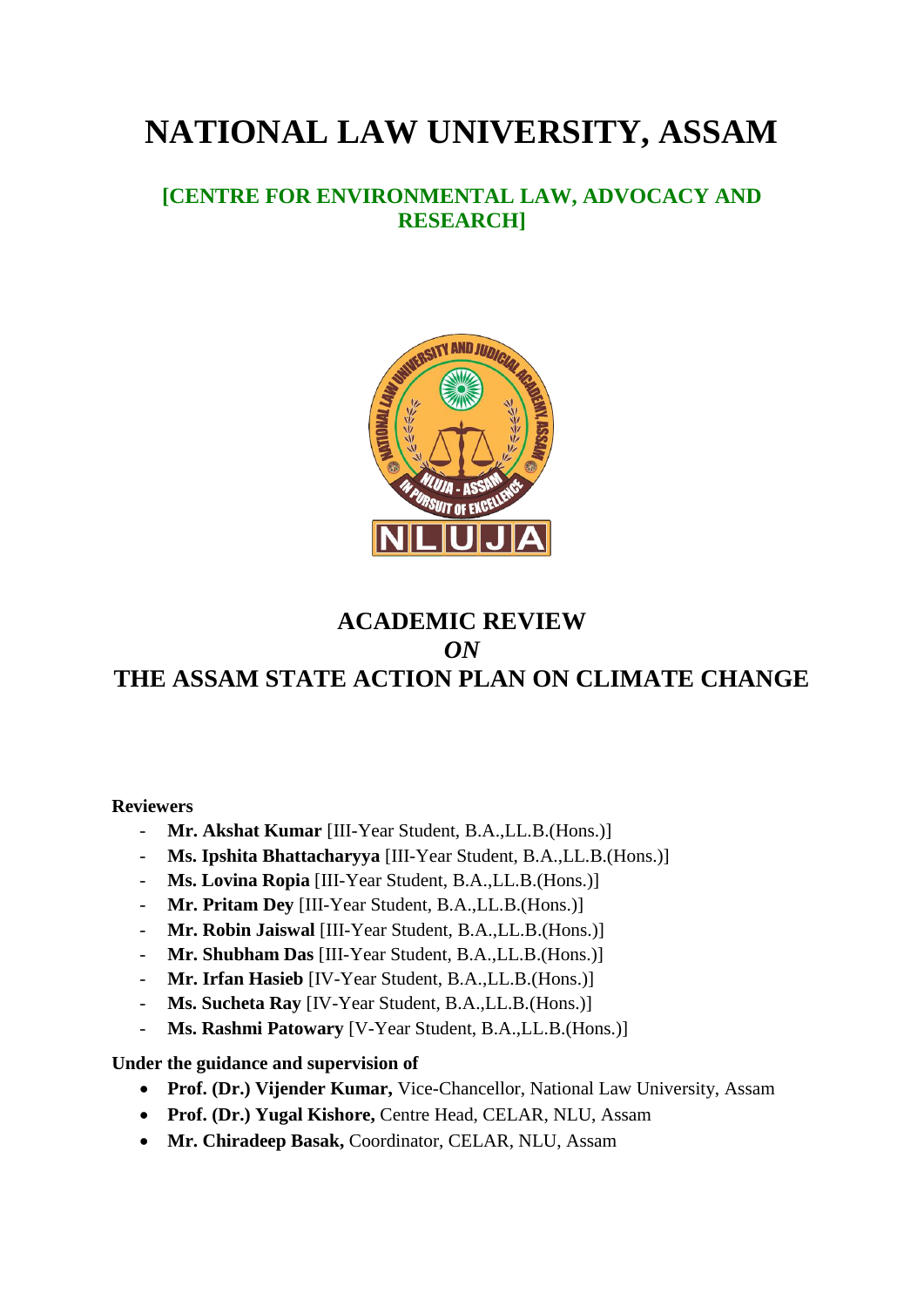## **Table of Contents**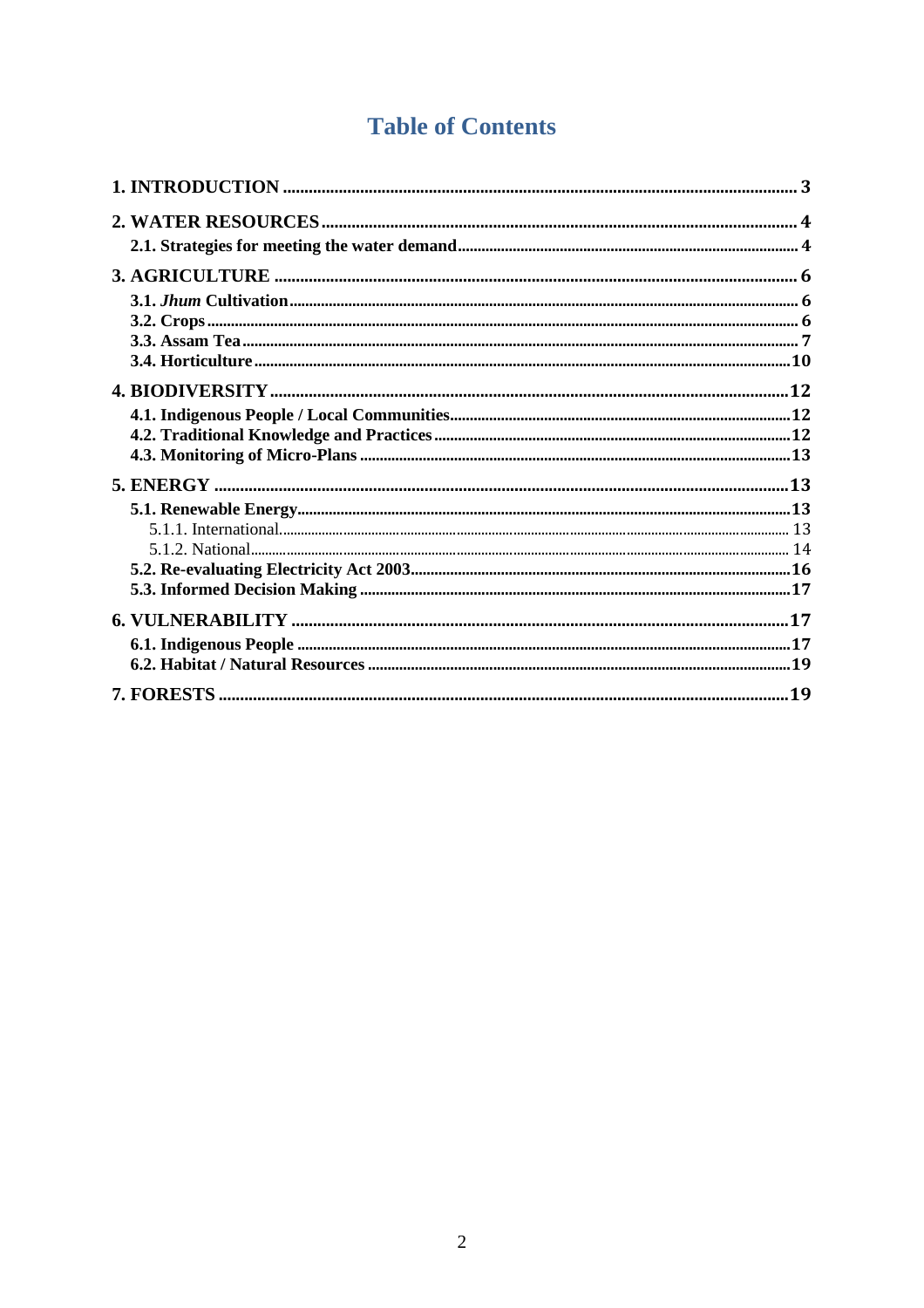#### **1. INTRODUCTION**

*The climate is a common good, belonging to all and meant for all*.

- Pope Francis

<span id="page-2-0"></span>We all owe a responsibility to protect and preserve this common good. Climate Change is the greatest threat we face today. Affecting all spheres of our life, it calls for immediate effective measures. In the light of the recently concluded Paris Conference, the Assam State Action Plan on Climate Change (2015-2020) (ASAPCC) is a baby step, drafted with the aim "connect between evolving climate science, policies and practices" so as "to set up a common but shared agenda for climate change mitigation and adaptation".

This Review Report makes a humble attempt to examine the adaptation strategies to climate change under the following heads :–

- 1) Water Resources;
- 2) Agriculture;
- 3) Forests and Biodiversity;
- 4) Energy;
- 5) Vulnerability; and
- 6) Forests.

The plan of this report is as follows :–

- a) It proposes certain ideas that the aforesaid action plan should take into consideration given the dynamic as well as vulnerable quality of nature;
- b) It highlights certain obsolete references made with regard to the framing of the policies; and
- c) It tries to draw a comparative study with other State Action Plans as well as policies / legislative practices of other countries that may serve as a guiding tool while framing and implementing the various adaptation strategies.

All the suggestions are supported with extracts taken from the literature surveyed. However, it is pertinent to note that, this review has not taken into consideration, the hardcore scientific technicalities. The review is purely law / policy oriented. The action plan has been reviewed by a team of faculty / student researchers under the guidance of Vice Chancellor and Centre Head of Centre for Environmental Law, Advocacy & Research (CELAR), National Law University, Assam.

"*The unique physiography, climate and location of Assam in the North Himalayas with mighty Brahmaputra flowing through, is endowed with ample water resources and rich floral and faunal biodiversity*." This is the opening line of Assam's State Action Plan on Climate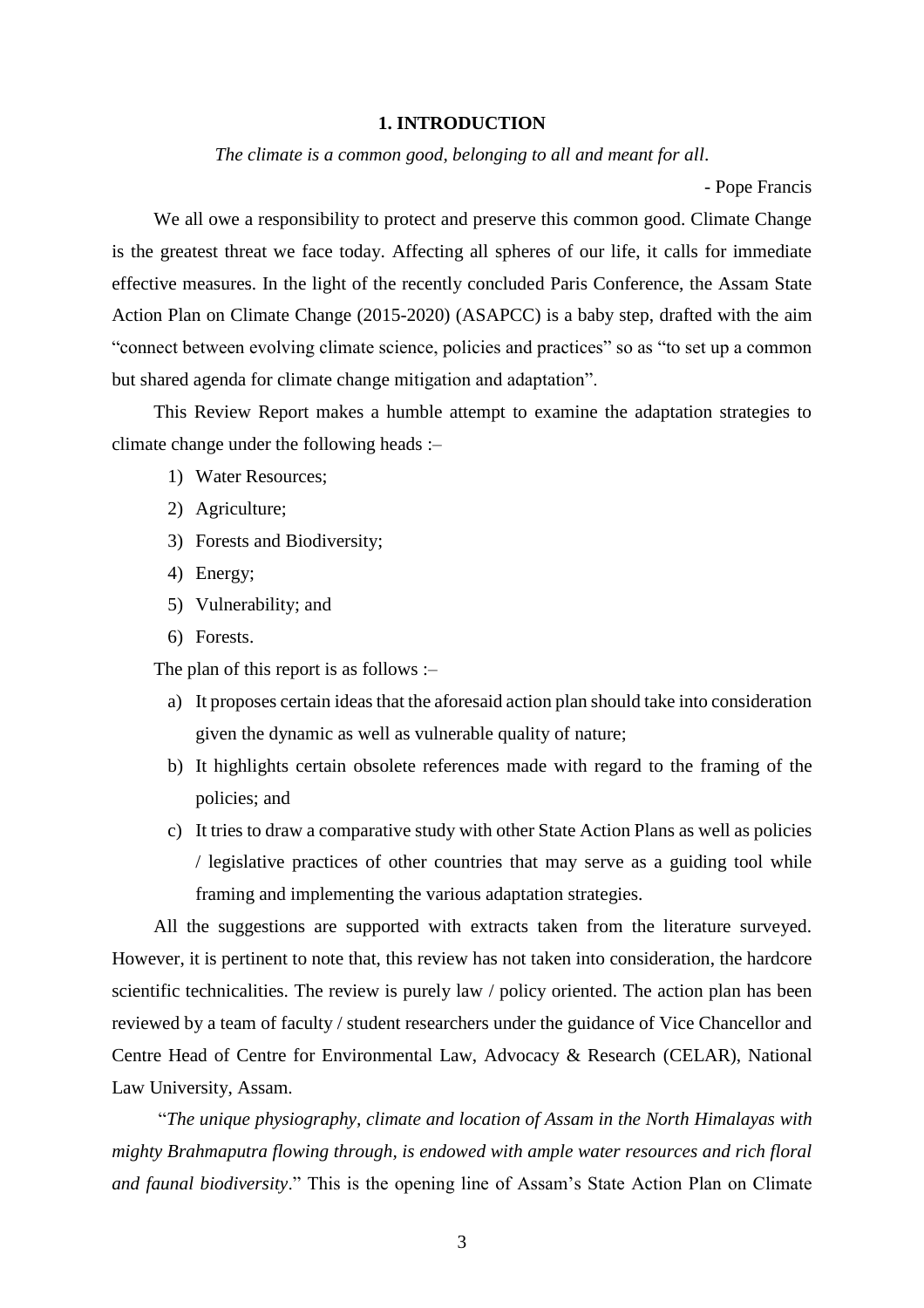Change  $(ASAPCC)$ .<sup>1</sup> The first segment of this legislative analysis highlight the salient features of ASAPCC, the second segment, its legal dimension and final segment along with concluding remarks portrays a crucial comparative evaluation of ASAPCC with other State Action Plans on Climate Change (SAPCC).

The Assam's State Action Plan on Climate Change is guided by following principles ensuring:-

- Sustainability of water resources;
- Sustainability of agricultural systems;
- Protection and conservation of forest and biodiversity;
- Making habitats climate resilient;
- Energy efficiency and sufficiency; and
- Solutions for anticipated extreme events.

The principles highlighted in the action plan appear very promising. However, it should have reflected the values of sustainable development- based on the notion of an ecologically viable and economically sound management of resources; adoption of preventive and precautionary measures to combat disaster and waste; equity and public trust doctrine. With respect to Northeast, there is no doubt that she needs, special attention from central for its unique geophysical features. From theoretical perspective of environmental jurisprudence, these principles sound very assuring but real challenge lies in the pragmatism of the same.

#### **2. WATER RESOURCES**

#### <span id="page-3-1"></span><span id="page-3-0"></span>**2.1. Strategies for meeting the water demand**

 $\overline{a}$ 

Considering the effects of environmental change as far as changes in rainfall and temperature and taking both the hilly and plain regions of Assam into account, the following techniques in the territories (could / might) lead to water security in the setting of environmental change**<sup>2</sup>** :

 Undertaking rain water harvesting along the hill slopes, especially in the recharge zones, to increase the percolation of rain water and thus result in the recharge of ground water. This can be achieved through digging up of staggered trenches with hedge row. Actions would also include identification of natural aquifers in the region.

<sup>1</sup> Department of Environment and Forest, Government of Assam, Assam State Action Plan on Climate Change (2015-2020) launched in the month of September 2015.

<sup>2</sup> Kathpalia. G.N and R. Kapoor, Water Policy & Action Plan for India 2020: An Alternative (November 2002) p. 12 available at <http://planningcommission.nic.in/reports/genrep/bkpap2020/10 bg2020.pdf> (last accessed on February 28, 2016).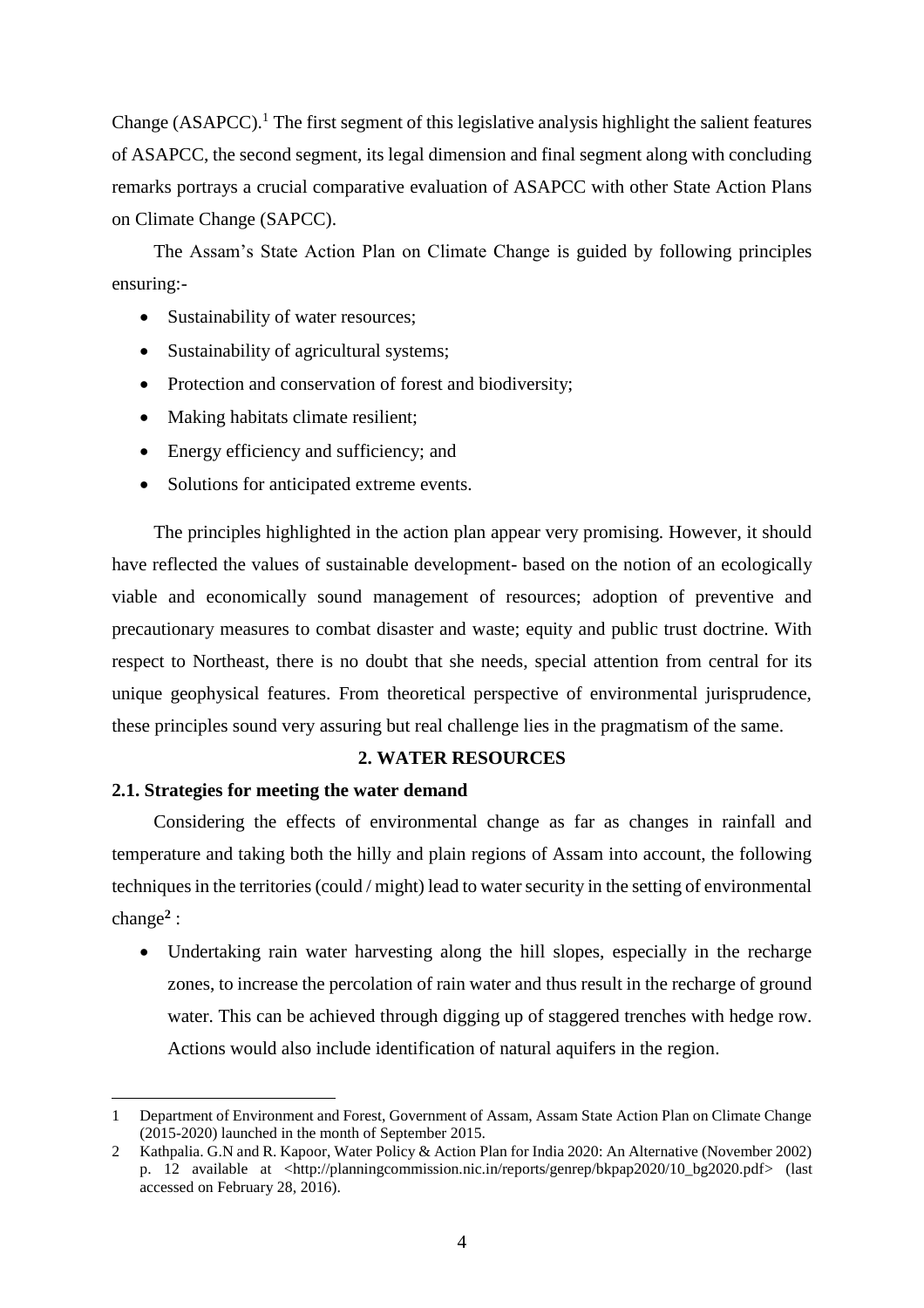- Exchange of water from Surplus Basin to Deficit Basin in this region (involving main stream Brahmaputra and its tributaries).
- Construct check dams, wherever, doable for the production of water supplies for harnessing surface water.
- Increase water storage capacity by building household, community and village based reservoirs and also repairing, remodeling and restoring of existing water bodies.

Possible steps with respect to **Strategies 1, 3** and **5** of the Action Plan :-

- Modernize the Irrigation system using Drip, Sprinklers systems;
- Pricing and Regulation: Piped water usage for domestic and drinking water can be subjected to metering and thereby restricting unnecessary wastage of water can be avoided;
- Undertake periodical census of minor irrigation projects to check sustainability and also to detect dis-functionalities and to implement remedial measures;
- Variable Irrigation Water Tax on surface water use and ground water use might be levied, depending on the land holding size, to minimise use of ground water for irrigation and also to reduce wastage of the water obtained through surface resources. This may also encourage small and medium farmers to have their own water storage structure to irrigate their fields; and

 Extend compulsory rain water harvesting regulation in individual houses in all towns. Other plausible steps (if seems legit) :-

- Increase the reservoir storage potential of existing major irrigation projects in the region;
- The waste water generated in the thermal power plants and other large industrial units may be recycled, so that partial demand of water of the plants is met through this process;
- Facilitation should be provided for recharge of ground water in its recharge zone through rainwater infiltration. The water from this source will be only transferred when the demand is high, and is not met through the conventional major irrigation systems or in areas where surface water is not available;
- In addition rain water can be harvested by construction of water harvesting tanks and ponds, and expanding the capacity of present ponds which are under direct command of the farmers and can be utilized in the water stress period; and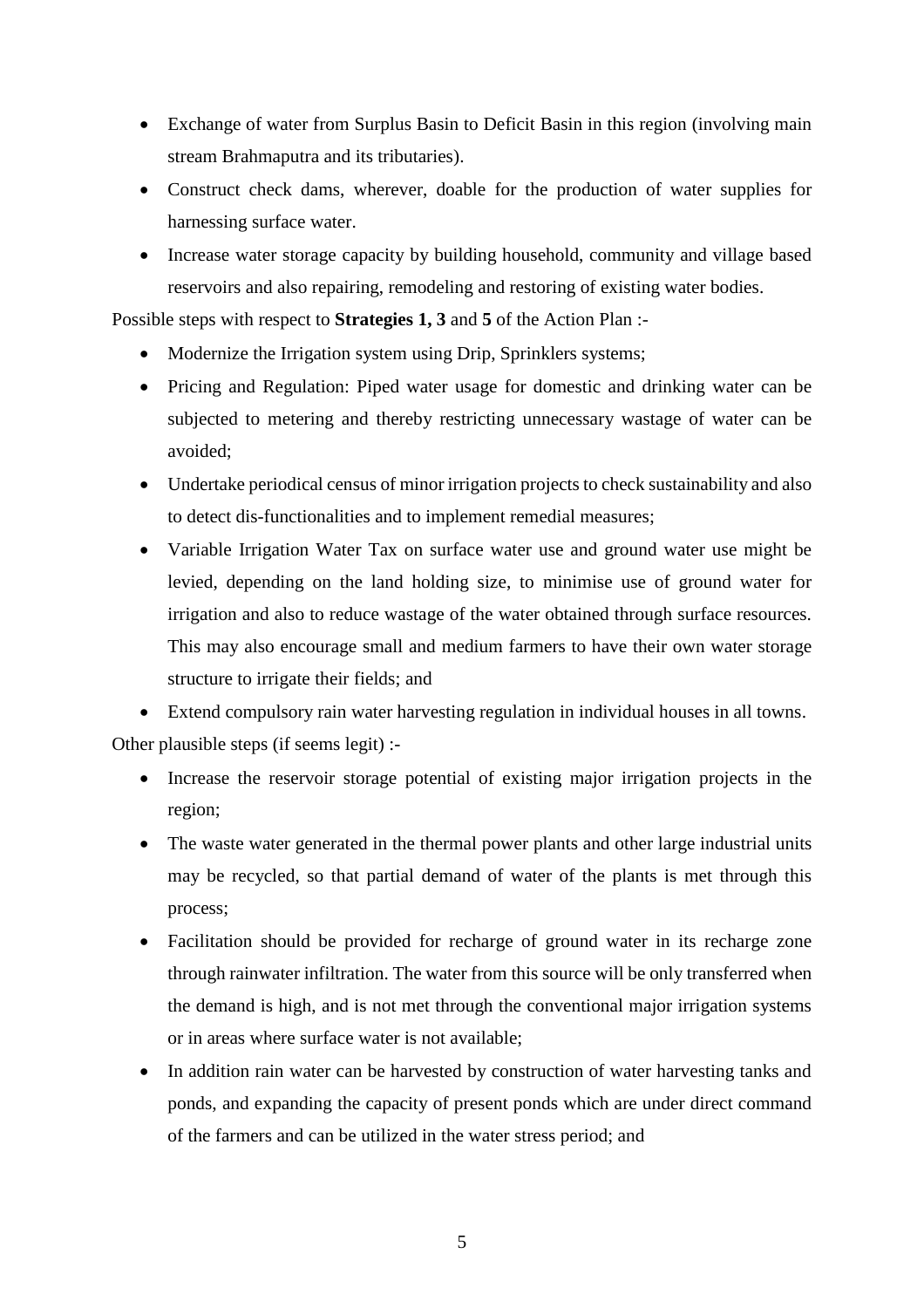• For abatement of floods in this region, a rethink and hence revamping of the existing infrastructure and making new infrastructure that help water pass through and drain out may be needed. Also incorporation of early warning systems may need to be put in place, with installation of rain gauges at higher spatial resolution and installation of LIDARS (Light Detection and Ranging).

#### **3. AGRICULTURE**

#### <span id="page-5-1"></span><span id="page-5-0"></span>**3.1.** *Jhum* **Cultivation**

Agriculture is the most important means of livelihood in the State of Assam, for it is an agrarian state. Building the capacity and enhancing the potential of decision makers and stakeholders is a must in this sector so as to strengthen it as an efficient source of livelihood. But, there are certain hiccups, which requires a thorough analysis. One such indigenous practice is *Jhum* cultivation. The dependence of this form of cultivation since time immemorial has been under the radar of climatologist and agricultural scientist up lately.

As per the Mizoram's State Climate Change Action Plan :-

S*hifting Cultivation (current) forms the main chunk of wasteland and abandoned Jhum land. Due to deforestation and uncertainty in rainfall, there is a direct impact on the growth of palatable grass species… As a consequence, there is shortage in quantity of livestock fodder. This will also affect livelihoods of local people…. In this regards Government of Mizoram wants to reclaim wasteland and develop some fodders for livestock….*

The Assam State Action Plan on Climate Change should embrace such a measure, keeping in mind the expediency of the same.

#### <span id="page-5-2"></span>**3.2. Crops**

More than half of the land in Assam is covered under cropping area. The cropping season in Assam is predominantly *Kharif* season, a season sensitive to the rainfall patterns. Thus, any climatic change, if not mitigated, will adversely affect the cropping pattern in Assam.

The Action Plan illustrates low productivity as the main threat, according the following causes to it :-

- 1. The seed replacement rates and variety replacement rates are inefficient;
- 2. The nutrient value of soil and its fertility and the ground-water health is deteriorating; and
- 3. The storage and processing measures are inefficient and disastrous.

The distribution of agricultural development across districts is uneven owing to fragmentation of land holdings and hesitant adoption of modern technology and machinery. According to the Action Plan, the rise in temperature, reduction in ground water levels,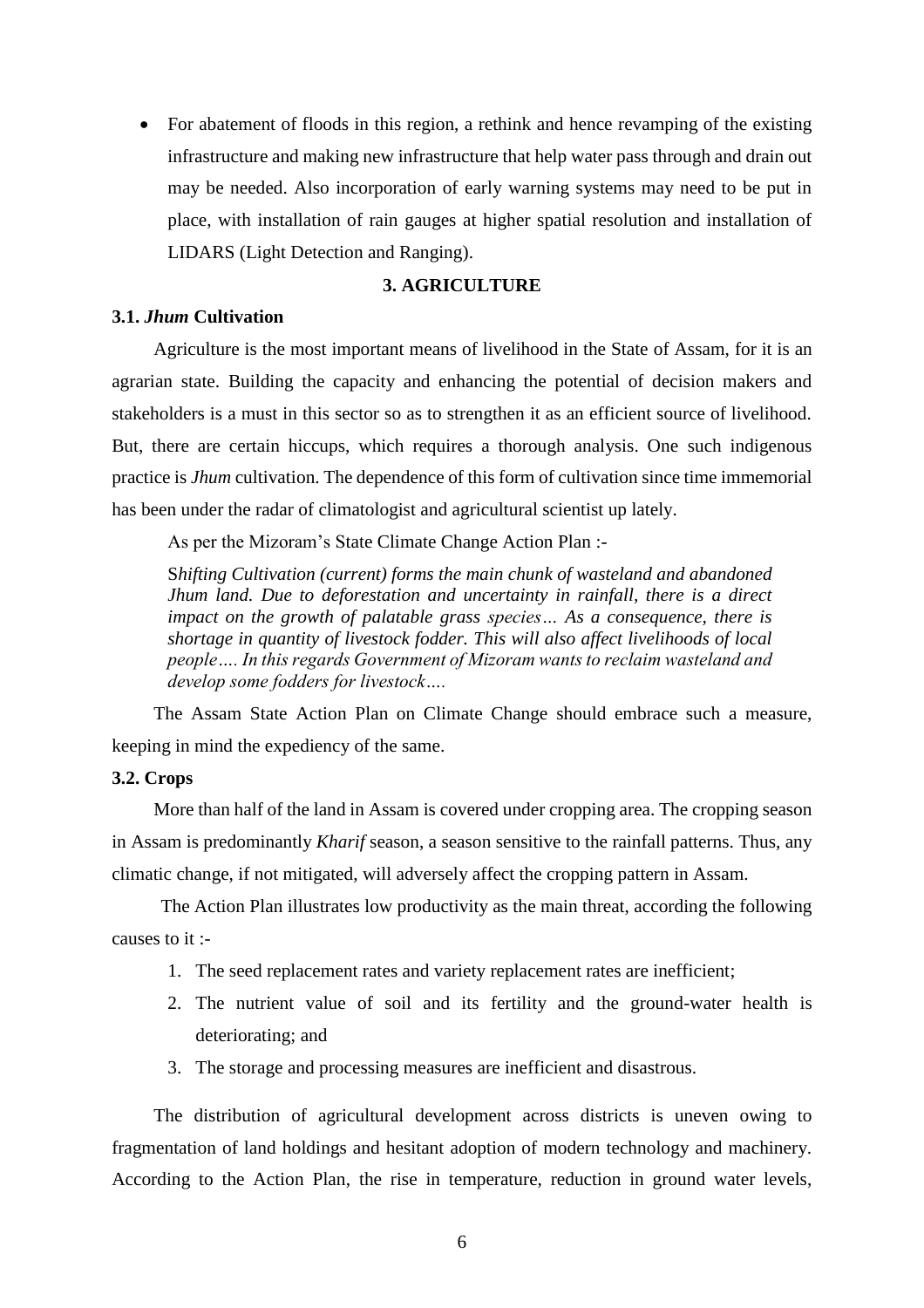degrading soil quality and persistent extreme calamities like draught and floods are the challenges that need tackling. For the said challenges, a sum total of six strategies have been named under the heads, "*Development District-wise Smart Climate Adaption Action Plan*", "*Develop, Disseminate and Practice Climate Smart Packages at Pilot Scale*", "*Research", "Knowledge Management, Training and Skill Development*", "*Strengthen Accessibility to Markets*" and "*Protect Irrigation Schemes from Siltation due to Soil Erosion*" with a sum total of 318.74 Crores. The Department of Agriculture, Department of Irrigation, Assam State Disaster Management Authority and National Bank for Agriculture and Rural Development (NABARD) are the concerned Agencies monitoring and facilitating the implementation the strategies.

The Action Plan in its strategizing is quite vague and doesn't provide for a solid plan or structure to act upon. It assigns the Department of Agriculture with the entire burden of developing an adaptation plan, assessing its impact, assimilating traditional knowledge, generating awareness and training the resource persons. The Action Plan, put simply, is a vague extension of the functions of the Department of Agriculture to include Action on Climate Change.

The Action Plan projects high hopes of coming up with an integrated adaptation approach with climate-smart adaption strategies and packages across twenty-seven districts, sensitize the stakeholders through participatory rural appraisal, train the farmers on climate-smart packages and integrated disease management and yet does not emphasize on the research and development. Out of the 318.74 Crores, only 0.05 Crore has been allocated to the Research Strategy which covers a narrow area of development of water and stress tolerant C4 Rice variant.

The only matter taken into consideration in case of irrigation-related problems is siltation. The issues related to a proactive disaster management and mitigation is not taken into account. Given the fact that the rainfall pattern of Assam has changed drastically leading the state to be affected by both droughts and floods at the same time, emphasis needs to be given in strategizing effective drought and flood management methods.

Another biggest drawback in the strategizing of the Plan is inadequate emphasis in developing new technology or techniques to improve seed quality, irrigation facilities and other methods in tandem with the changing climate.

#### <span id="page-6-0"></span>**3.3. Assam Tea**

In India, Assam is the largest producer of tea in (about 53 per cent of total production). Its share in the region is about 96.8 per cent of area and 98 per cent of production. The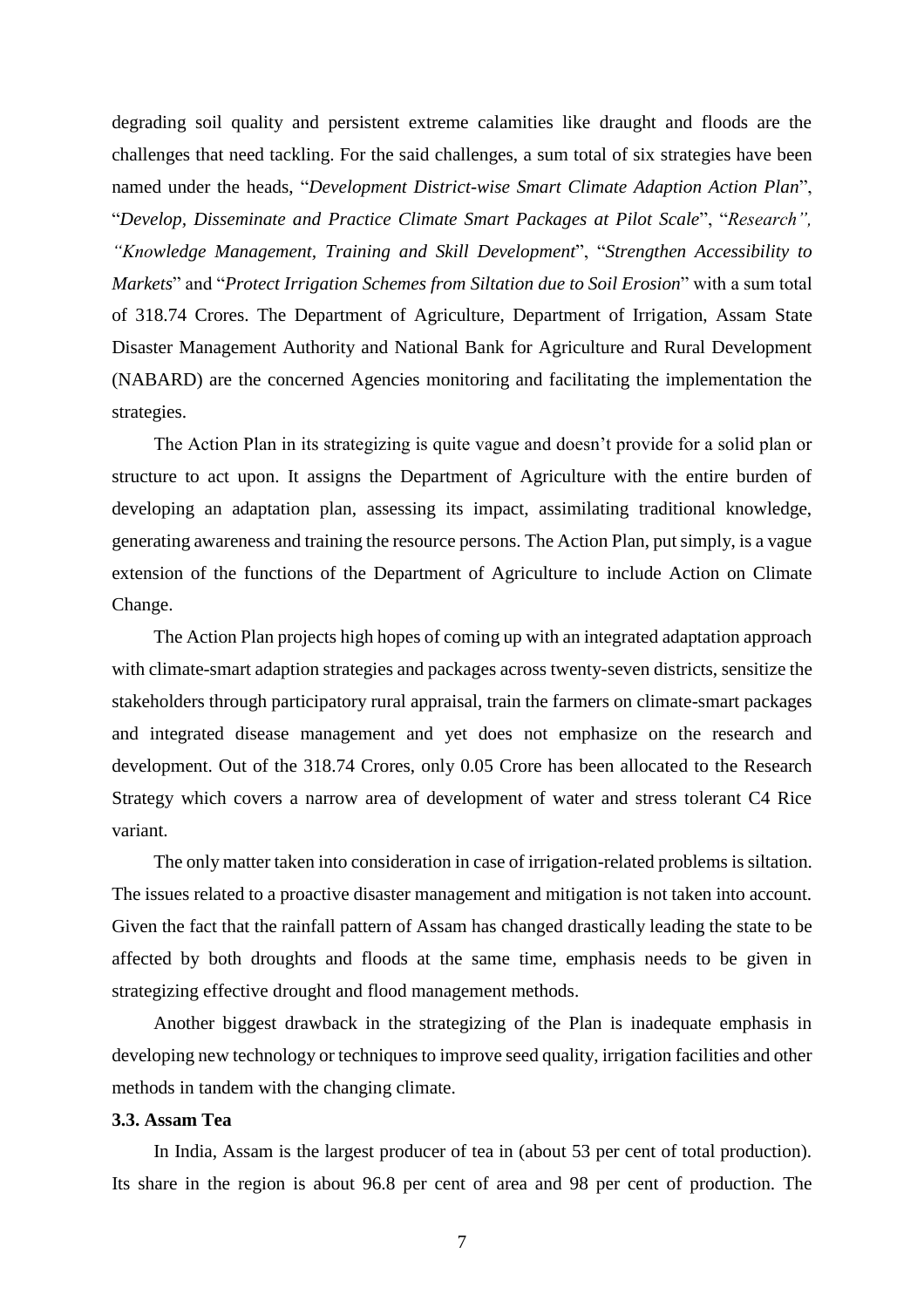productivity of tea is about 1850 kilograms per ha.<sup>3</sup> It is one of the most important teaproducing regions of the world that manufactures high-end graded tea and contributing around 17 per cent of the world tea production.<sup>4</sup> Thus, the impact of climate change is largely felt by this region of the country. The tea industry plays a vital role in the country's as well as state's economy. So, any disruption in the tea industry will affect the overall economy of the country's GDP. The industry has seen several highs and lows in the past decade. While there was a steady decline in the years 2007-2010, thereafter, there was an increase in the production due to small holders' area in the tea plantation thereby increasing the number of tea gardens from 825 in 2007 to 78856 in 2012.<sup>5</sup> Livelihoods of around 2 million labourers in Assam are dependent upon high tea yields, both in quality and quantity.<sup>6</sup> It is pertinent to note that tea is a rain-fed perennial crop which is largely dependent on the climatic conditions of the area in which it is grown. Therefore, sudden and long term climate change will impact the physiological and developmental processes resulting in the degradation in the quality and quantity of the yield of tea. According to the reports of the Tea Research Association in Assam, the minimum temperature of the region has increased by two degrees Celsius with reduction of rainfall by around two hundred millimetres in the last ninety years.<sup>7</sup>

As per the Assam State Action Plan on Climate Change, the following strategies are proposed to be adopted by the State and accordingly budgets have been allocated by the government :-

- Real time remote sensing based soil moisture mapping to help in crop planning along with validation at field level. Coverage - all tea growing areas;
- Assessing soil carbon to all tea Stations;
- Identifying, procuring and broadcasting thermal and water stress resistant tea varieties;
- Dissemination of water efficient technologies sprinkler and drop irrigation. Coverage: small holders in one-fourth of area under small holders;
- Creating water harvesting structures for small holders; and
- Developing pest and disease forecasting systems for tea related pests and planters.

 $\overline{a}$ 

<sup>3</sup> Baruah, S. et al., 'Plantation crops in North Eastern India: Constraints and Strategies', <http://www.ncap.res.in/upload\_files/workshop/wsp10/html/chapter8.htm> (last accessed on November 18, 2015).

<sup>4</sup> Vide Assam State Action Plan on Climate change 2015-2020, p. 59.

<sup>5</sup> *Ibid*, p. 60.

<sup>6</sup> "Growing Tea in Assam" (Tea and Climate) < http://teaclimate.com/growing-tea-in-assam/> (last accessed on November 18, 2015).

<sup>7</sup> Anjana Pasricha, 'Climate Change Impacts India's Tea-Growing Region', *Voice of America* (January 3, 2011) <http://www.voanews.com/content/climate-change-impacts-indias-tea-growing-region-112860129/133081.html> (last accessed on November 18, 2015).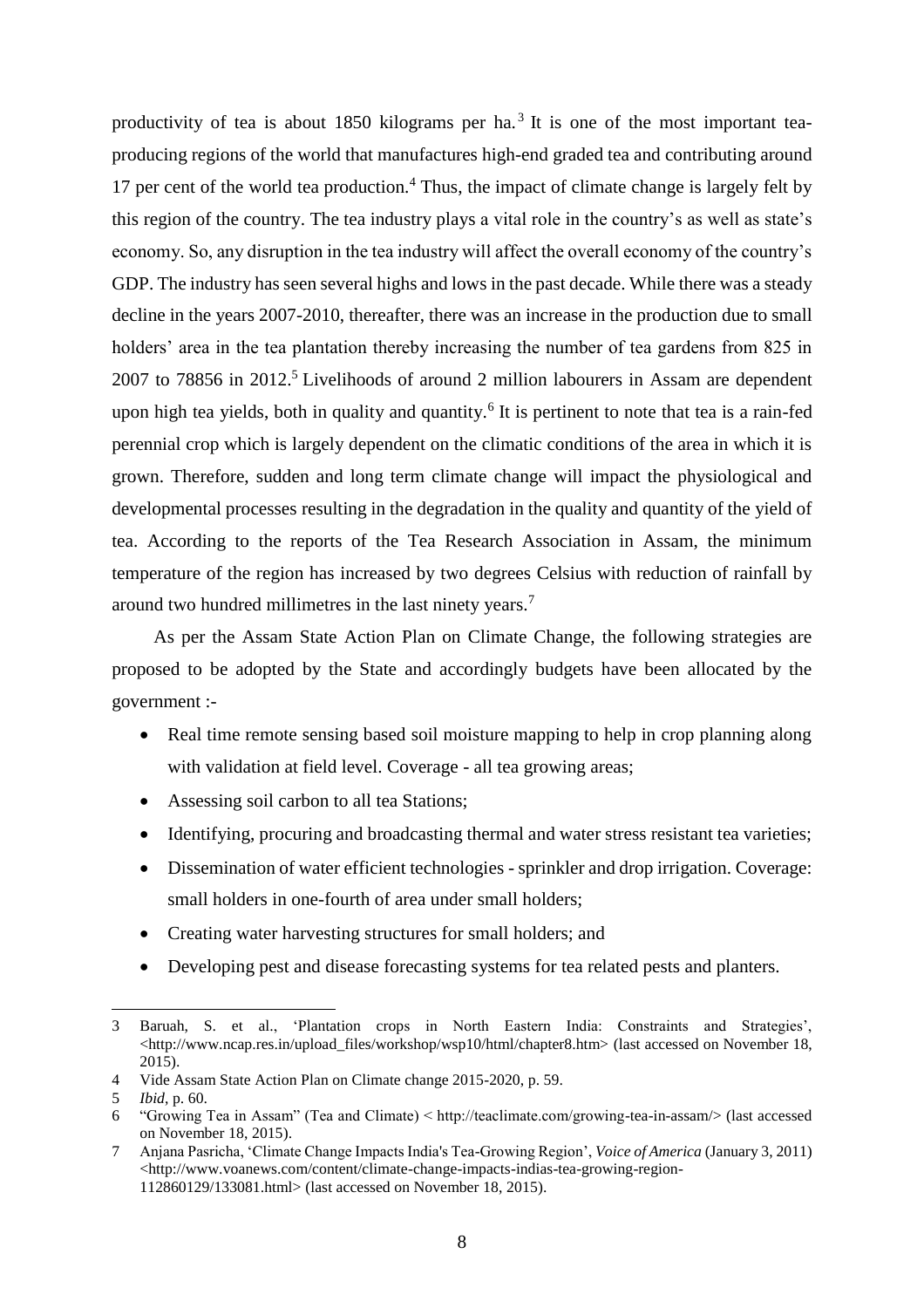One of the major issues in this regard is the lack of empirical data. The aforementioned strategies can only be successful, if effective means are used collection of data and the analysis of the same. Private research organisations can be of greater help in such regards because of their extensive research in this sector. Thus, there is a need to identify such organisations.

The total allocated for the adaptation strategies for sustainability of tea in a 'changing climatic scenario' is Rs.30.50/- Crores where the sources of the funding include ISRO, Tea Board, Tea Cess and Tea Research Station. While the State Government, at the outset, has planned a strategy for combating the affect of climate change in the Assam tea, there is no such step taken by the Centre. The National Action Plan on Climate Change doesn't provide any policy with respect to tea. The National Mission for Sustainable Agriculture, one of the eight missions which concentrate on the adaptation of tactics to prevent the adverse effect of climate change on agriculture also ignores this revenue producing department. Surprisingly, the "Intended Nationally Determined Contributions (INDCs)" submitted by India to the United Nations Framework Convention on Climate Change (UNFCCC) also has no mention of tea in the document. The word doesn't appear in the document even once. Admittedly, tea falls under the wide sector of agriculture and government has adopted policies for the same.<sup>8</sup> However, tea being an important export and given its importance to the revenue generation, there is a need for independent and separate strategies for the sustainability of tea.

While the comparing the strategies to be adopted by Assam and West Bengal for the sustainability of tea, it can be deduced that both the States have taken similar steps for minimising the affect of climatic changes on tea, both in terms of quantity and quality. Assam and West Bengal are the two world leaders when it comes to tea exports. While Assam prides itself for the distinguished Assam Tea, West Bengal is famous for the unique flavour and scent of the Darjeeling tea.

Some of the strategies proposed to be adopted by the Government of West Bengal in its action plan are as follows :-

- Identification of farming practices that will facilitate the growth and production of cultivars;
- To create shade over the plantations that will minimize the effect of rising temperature;

 $\overline{a}$ 

<sup>8</sup> The National Policy for Farmers focuses on sustainable development of agriculture... The National Mission on Sustainable Agriculture (NMSA) aims at enhancing food security and protection of resources such as land, water, biodiversity and genetics. The mission focuses on new technologies and practices in cultivation, genotypes of crops that have enhanced CO2 fixation potential, which are less water consuming and more climate. Vide India's Intended Nationally Determined Contribution: Working Towards Climate Justice, available at [<http://www4.unfccc.int/submissions/INDC/Published%20Documents](http://www4.unfccc.int/submissions/INDC/Published%20Documents) /India/1/INDIA%20INDC%20TO%20UNFCCC.pdf> (last accessed on February 24, 2016).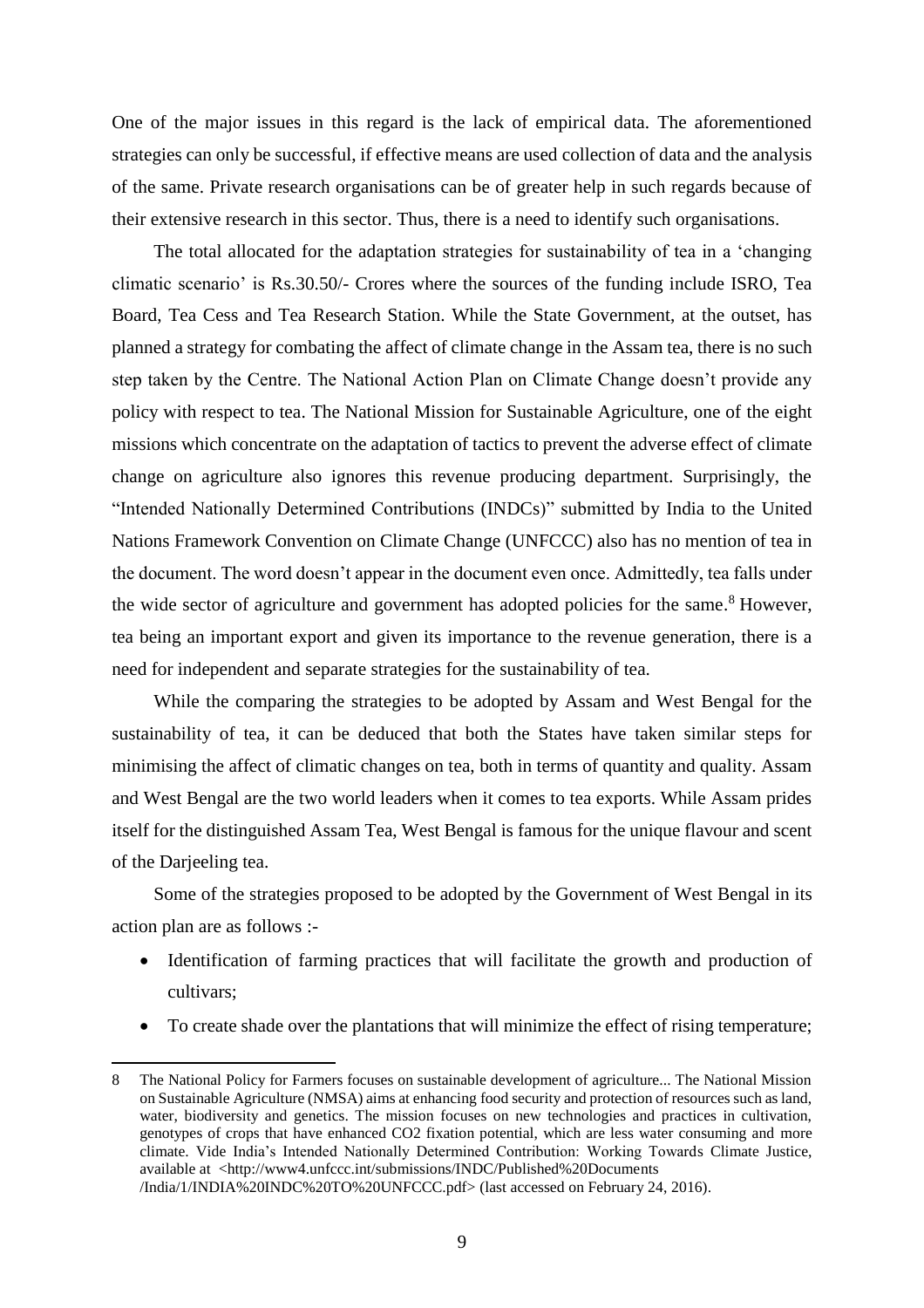- Developing drought resistant varieties of Darjeeling tea;
- To create additional water reservoirs to store water for irrigation;
- Undertake research for developing water stress tolerant cultivars; and
- To create structures to reduce speed of water along the contour lines wooden barriers, bench terraces and contour bunding for combating excessive soil erosion.<sup>9</sup>

While ASAPCC broadly discusses the above, but it is necessary to analyse the tactics so that while the implementation of these strategies, none of the tactics are missed out. The Plan also fails to discuss the necessity of the public-private partnership for achieving the goal of reducing the affect of climate change in tea. Private research groups and other organisations are of great importance. For instance, at Tea Research Association's Tocklai Experimental Station in Jorhat (Assam), a team of scientists have created chambers in which they are studying the reaction around two hundred varieties of tea found in the country under different climatic models.<sup>10</sup> The report by the *New Indian Express* also stated that "... by artificially varying the temperature and carbon levels in atmosphere inside the chamber, they are experimenting how the plant would perform in future climatic conditions. They are hopeful of coming out with the results by next year...".<sup>11</sup>

In reference to Adaptive management of landscape, *Project Tea and Climate<sup>12</sup>* has stated as follows :-

*Climate-smartening the tea plantation landscapes would deliver multiple simultaneous benefits to livelihoods and the environment whilst developing resilience to uncertain and negative climate change impacts...*

While the Action Plan provides for certain measures for the sustainability of tea in the changing climatic conditions, the loose ends mentioned above needs to be tied in order to achieve a comprehensive methodology for the combating climate change.

#### <span id="page-9-0"></span>**3.4. Horticulture**

Assam's unique and diverse agro-climatic condition makes it traditionally rich for the production of a range of horticultural crops like various fruits, vegetables, flowers, spices, nuts, tubers and medicinal and aromatic plants. 15 % of the state's gross cultivated area is occupied

<sup>9</sup> Government of West Bengal, West Bengal State Action Plan on Climate Change, pp. 200-201, available at <http://www.moef.nic.in/sites/default/files/sapcc/West-Bengal.pdf.> (last accessed on November 20, 2016.

<sup>10</sup> Namrata, *Scientists Search for Tea Variety That Can Withstand Climate Change*, The New Indian Express (30 August 2015), available at < http://www.newindianexpress.com/lifestyle/food/Scientists-Search-for-Tea-Variety-That-Can-Withstand-Climate-Change/2015/08/30/article3001338.ece> (last accessed on November 20, 2015).

<sup>11</sup> *Ibid*.

<sup>12</sup> *Climate-Smart Landscapes,* Tea and Climate, available at < http://teaclimate.com/climate-smartlandscapes/> (last accessed on November 20, 2015).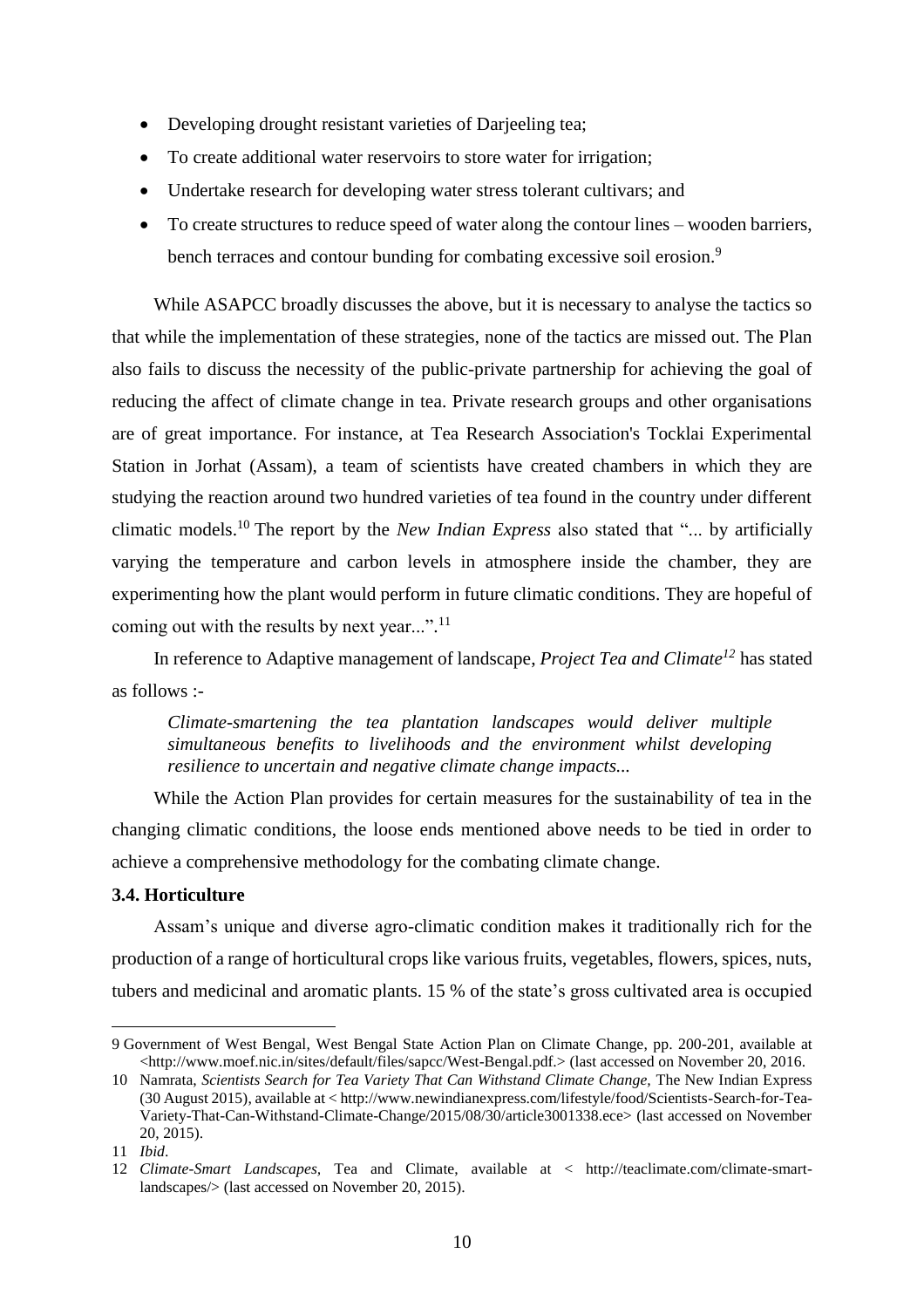by horticultural crops whereby the annual production of various such crops is approximately 70 lakh tons. While horticulture has an immense potential for employment and income generation through commercial exploitation; however, there are certain inherent shortcomings which inhibits the growth of this sector. These shortcomings include but are not limited to inadequate extension of scientific horticulture technologies, accessibility to packages of input mixes, road communication, marketing, processing and cold storage facilities. The aforementioned barriers along with the problems caused because of the changing climatic conditions like rising ambient temperature, heavier precipitation events and floods, erratic rains, long dry spells etc. are shunting the progress of the already difficult production of horticultural crops.

The State Government of Assam in its Action Plan has proposed a budget of Rs.21,766,57/- crores for strategising the sustainability of horticulture in the changing climatic scenario in the State. Policies like sustainable horticulture in hilly areas (with a major ocus on *Jhum* cultivation), promotion of water efficient techniques through construction of water harvesting structures, promotion of drip and sprinkler irrigation, managing pest and disease management, developing disease prevalence maps and tracking the same across the years in the entire State along with disease forecasting systems and disseminating the same to the farmers, treating micro water sheds for soil and water conservation (16 thousand ha) in hilly Jhum areas and developing and propagating weather indexed crop insurance has been given a very high priority in the Plan. The other strategies to be adopted by the Government are :-

- Popularisation of indigenous thermal and water stress resistant varieties black Jamun (Polnial), Sapida (Leteku), Jackfruit, Hog plum (Amara) etc. Coverage : 1000 ha.;
- Growing vegetables in protected condition through Crop diversification and thus facilitating off season production; and
- Ensuring soil health promotion of integrated nutrient management in hilly areas prone to soil erosion: Coverage: 2500 ha.

Thus, it can be observed that most of the strategies are scientific in nature which requires a lot of scientific research and development. However, the fund allocation for the strategies is a little inconsistent. For instance, weather indexed crop insurance is very important scheme for safeguarding the interest of the farmers. However, the funding proposed is only 0.50 Crores which is insufficient given the number of people involved in the farming process.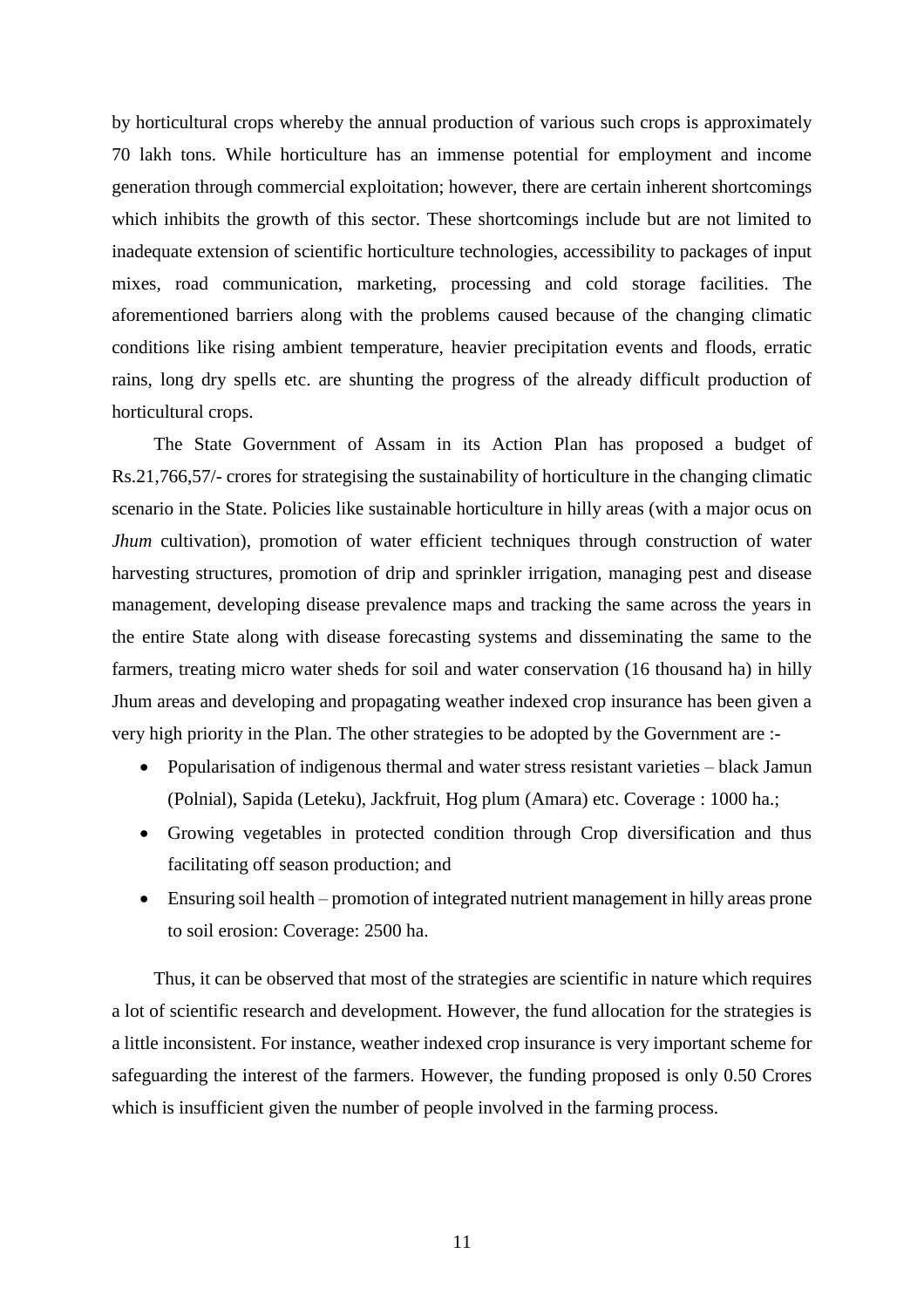Another drawback which can be seen is that the inherent problems previously mentioned have not been given due importance. But, until and unless these latent problems are fixed and solutions for these problems are sought, all the other strategies will be a failure.

A study has revealed that "... none of the 22 districts of Assam fall under the 'very high productivity' category except one. Therefore, under such circumstances, there is a need for careful deliberation with respect to proper crop selection based on agro-climatic suitability and levels of consumption of inputs like fertilizers, pesticides and irrigation water. Land reforms and land tenure systems also have an impact on agricultural productivity. The soil resource maps prepared by the National Bureau of Soil Survey and Land Use Planning (NBSSLUP), Nagpur and GIS data are not of much use at the ground level."<sup>13</sup> Thus, data collection at the grass-root level is an immense necessity. Institutional reforms such as strengthening of market, credit and pricing, accelerated goal-oriented research and technology transfer for horticultural development need greater focus.<sup>14</sup>

#### **4. BIODIVERSITY**

#### <span id="page-11-1"></span><span id="page-11-0"></span>**4.1. Indigenous People / Local Communities**

The ASAPCC has focused on preservation of bio-diversity in order to tackle climate change. The ASAPCC includes an area where the focus is on "*Building Climate Resilience of Forest Based Livelihoods*". The Government has proposed various plans under. However, on a general note, one of the crucial stakeholders, who have not been dealt in greater detail in this action plan, are the indigenous people (or local communities). Albeit, the documentation of indigenous knowledge and community based flood management strategy have been dealt up to certain extent but wider amplitude of attention was necessary as regards the same. Especially in reference to biodiversity, no focus has been laid upon the development of **Bio-Diversity Tourism** in which the local communities can be involved to a great extent. This step can tremendously boost the revenue generation of the state and help in the sustenance of the local and forest dependent communities. At the same time this will ensure preservation and protection of bio-diversity while actively involving the local communities in the process.

#### <span id="page-11-2"></span>**4.2. Traditional Knowledge and Practices**

The involvement of the local communities in the entire process is very necessary and has been taken care of to an extent in the plan. However, incorporating or bringing into effect

<sup>13</sup> S. P. Ghosh, "Carrying Capacity of Indian horticulture", CURRENT SCIENCE, Vol. 102, No. 6, p.891, available at [<http://indiaenvironmentportal.org.in/files/file/horticulture\\_1.pdf>](http://indiaenvironmentportal.org.in/files/file/horticulture_1.pdf) (last accessed on December 25, 2015).

<sup>14</sup> *Ibid*, p. 893.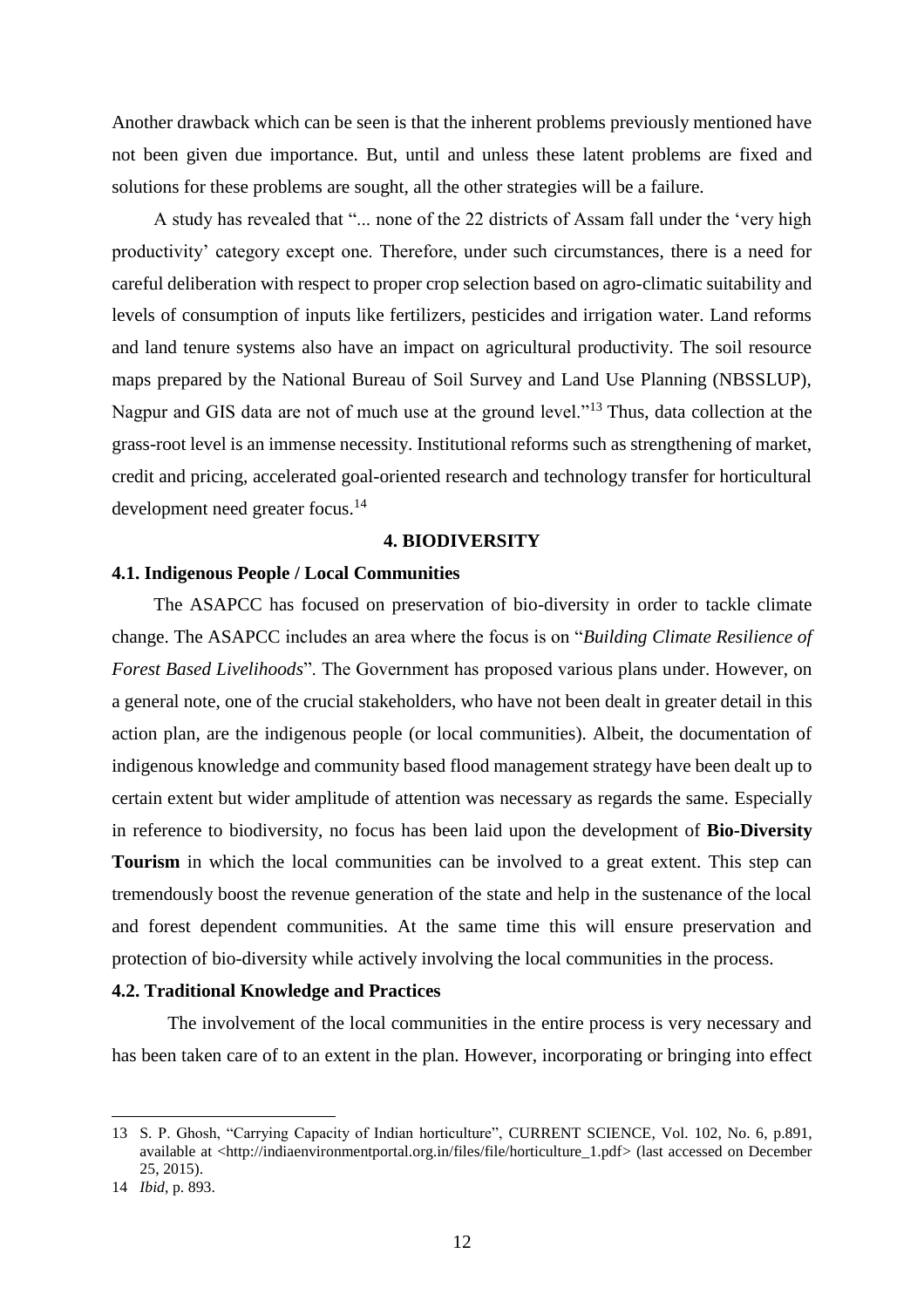and encouraging **traditional knowledge and practices** of such communities which are environmentally friendly and help in tackling climate change has not been included in the part specified for "bio-diversity". This can probably be included as it can create a connection between the preservation of bio-diversity and the local communities by which they can identify themselves to the entire process of preservation and protection of bio-diversity and play an active part in it.

#### <span id="page-12-0"></span>**4.3. Monitoring of Micro-Plans**

The ASCCAP further focuses on linking up micro-plans with working plans. This is a very necessary and essential step in the entire process of dealing with climate change. To strengthen it further, it is necessary that an authority be designated with the function of keeping a check on such link ups and coordinating and monitoring of it. Further, as the plan focuses on a wide range of areas, it is necessary that the coordination of all such micro-plans and working plans take place efficiently and effectively.

#### **5. ENERGY**

#### <span id="page-12-2"></span><span id="page-12-1"></span>**5.1. Renewable Energy**

The ASAPCC merely lays greater emphasis on quantitative aspect of power generation. The Action plan lays down the list of project for augmenting energy production. It merely mentions hydel, solar and biomass as alternative sources of energy. It neither delves in sketching an extensive strategy for promotion of renewable energy nor not knits any solutions for the hurdles in promotion of the same.

Reflecting on the statistics in the state action plan, renewable sources of energy (including biomass as a source) constitute only 6%. For a sustainable living, it is of dire need that this contribution is enhanced. *Renewable energy will create more jobs than other sources of energy - most of these will be created in the struggling manufacturing sector, which will pioneer the new energy future by investment that allows manufacturers to retool and adopt new technologies and methods*. <sup>15</sup> The ASAPCC can draw inspirations both at international as well as national level.

#### <span id="page-12-3"></span>**5.1.1. International**

 $\overline{\phantom{a}}$ 

The initiatives of the European Community are an inspiration in this regard. The European Community (EC) in its resolution of June 21, 1989 on greenhouse effect and community recognized the threat of burning fossil and fuels and thus, came up with the Action

<sup>15</sup> Jay Inslee, 23rd Governor of Washington, available at <http://www.foresightfordevelopment.org/talktive/renewable-energy> (last accessed on February 25, 2016).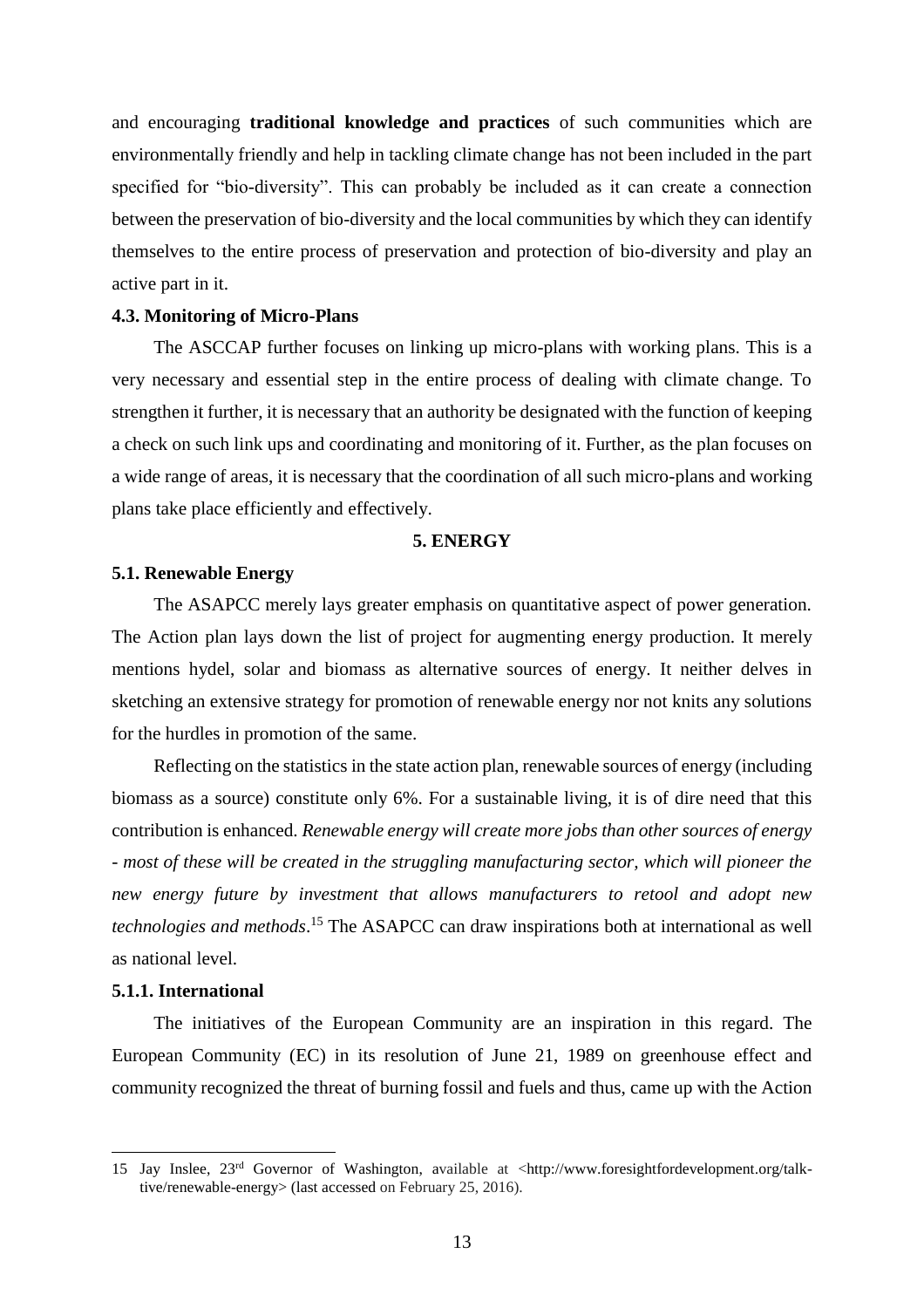Programme (Decision 89/364). This initiative of EC was towards humanizing the efficiency of electronic appliances. In almost every facets of International Law, European Union played an astounding role for bringing a guiding principle for all other nations throughout the globe. EC came up with policy in 1995. "The Action Programme for improving the efficiency of electricity use" in itself included several alternative means of reducing Green House Gases (GHGs) emissions by application of Solar, Photovoltaic, Geothermal and Nuclear energy.

The ASAPCC should make an effort to venture into the alternative forms of energy. However, in the landscape of Assam, the potential hurdles in encouraging renewable energy cannot be over-looked :-

- Socio-economic conditions;
- Topography; and
- Climatic Conditions.

Given the fact that, "*For North, the energy is comfort factor but for South is a basic necessity*". <sup>16</sup> Energy creation from renewable sources for the state of Assam will be a costly affair. Furthermore, the climatic and geographical knitting of the state is of such nature that, it facilitates way for solar energy (limited), biomass and hydropower. The state action plan should venture into feasibility of bio-fuels and the possibilities of exploiting nuclear energy (Meghalaya has good deposits of uranium which if exploited in a feasible manner might address concerns of quality, quantity and cost concerns of energy production in the state).

#### <span id="page-13-0"></span>**5.1.2. National**

 $\overline{\phantom{a}}$ 

Given the fact that, the state is of agrarian nature; encouraging bio-fuels might serve a sweetener to address the concerns of both these sectors. The state action plan should venture into feasibility of bio-fuels as well. Given the fact that, the state is of agrarian nature; encouraging bio-fuels might serve a sweetener to address the concerns of both these sectors.

The State Action Plan on Climate Change of Kerala<sup>17</sup> can be a guiding light in this aspect. Though the state harnesses 71.29 per cent of its power from hydel sources and the remaining from thermal, the action plan lays a strong emphasis on the exploitation of other sources of

<sup>16</sup> As said in the paradigm of International Human Rights Law. North herein makes a reference to the developed countries and South means the underdeveloped/ developing countries. Vide Basak, Chiradeep, "The Analysis of Climate Change from two-fold view of the Efficient Energy optics: A succinct glance into the International and National Paradigms", Essay (Unpublished 2012), National Law University, Delhi, p. 05.

<sup>17</sup> Department of Environment and Climate Change, Government of Kerala, "Response to Climate Change: Strategy and Action - State Action Plan on Climate Change, Kerala" available [<http://www.indiaenvironmentportal.org.in/files](http://www.indiaenvironmentportal.org.in/files) /file/kerala%20state%20action%20plan%20on%20climate%20change.pdf> (last accessed on February 25,

<sup>2016).</sup>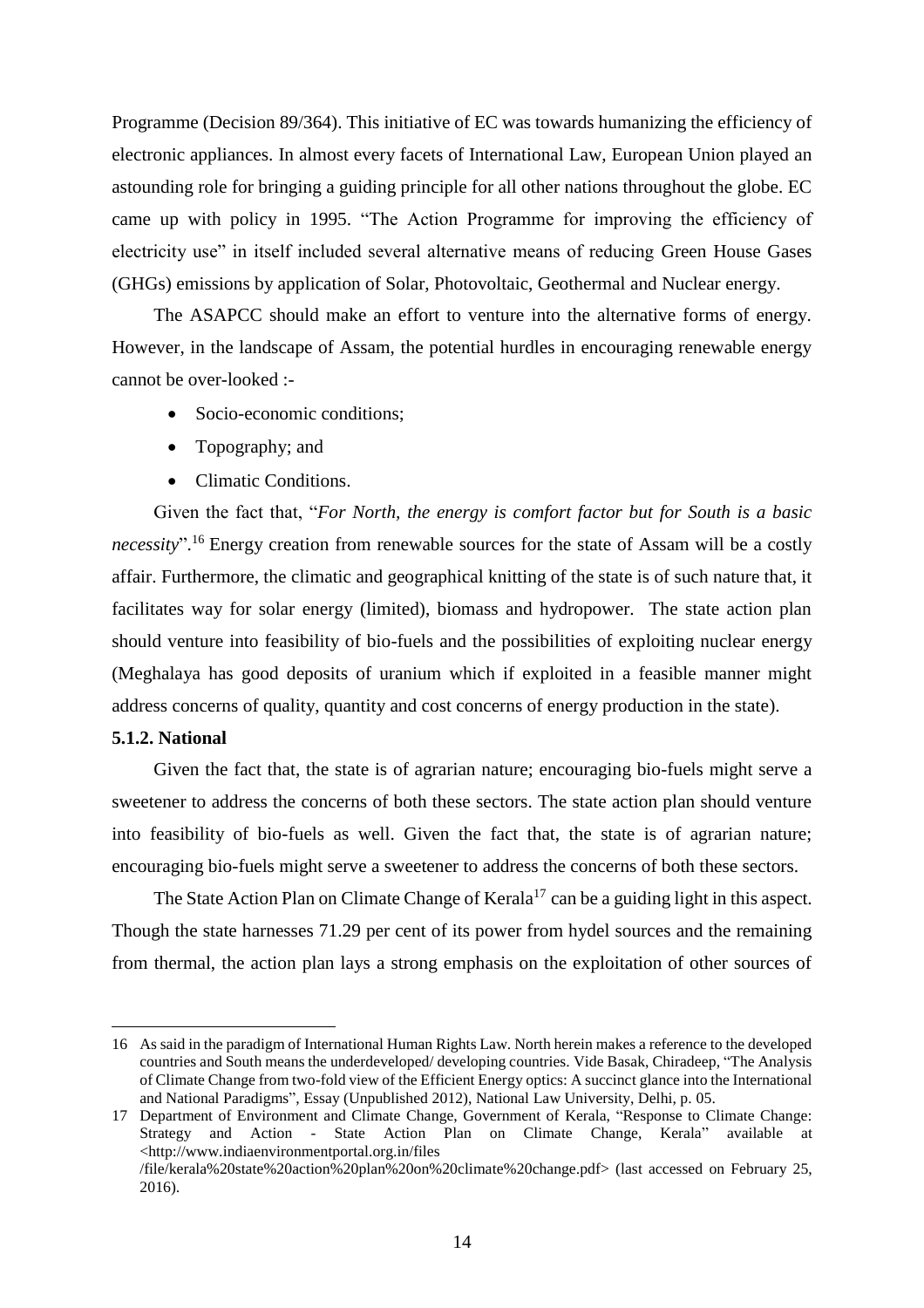energy. It prposes that blending of biofuels can be blended with conventional fuels up to 10- 20 per cent without any change in the existing engine technologies. It proposes promotion of non-edible oil bearing species from forests or agro forestry resources which can serve as a double edged sword – provide biofuels and promote agro forestry. It also pilots popularisation of biomass for domestic use as well as power generation.

The Kerala State Action Plan for Climate Change also tries to address the concerns associated to hydro power projects, something which should be taken into strong consideration:-

*Though most clean in carbon economics terms, the green nature of the hydel power is contested for the forest submergence involved in generation projects. Technologies and scales need to be leveraged for improving hydel opportunities of the state on a sustainable basis. This may include improving the capacity utilization of the existing projects, avoiding submergenc by rationalizing the size and strong environmental protection components in the future proposals*. 18

Furthermore, it emphatically mentions empowermnent of the people as a step towards energy efficiency. This is a noteworthy step in ensuring promotion of renewable sources of energy.

*The Energy Management Centre in the state has been spearheading the National Mission on Energy Efficiency. Agency for Nonconventional Energy Resources and Technology has been working for the National Mission on Solar Energy. A Total Energy Security Mission has been working at Local Self Government level. A coordinated approach for all these activities will be taken for <i>capacity building of communities on energy conservation and generation and use of available opportunities for non-conventional energy*. 19

While promoting Renewable Energy, one of the principal concern of that the ASAPCC

should take into consideration is the *market competition.*

*Renewable energy technologies have difficulty competing in a restructured competitive environment, where fossil fuel generators enjoy many advantages and subsidies. For example, arrangements for the transmission of electricity do not allocate the full costs of transmission according to the location of generators and users. Co-generators are disadvantaged when transmission losses, incurred as a result of long-distance transmission, are averaged to the advantage of remote generators and consumers. This approach prevents the market from signaling that electricity generators should be located near their consumers, thereby reducing the cost of generation and reducing greenhouse gas emissions. Remote users also do not get the message that they should value more efficient use, or switch from grid supply to renewable remote area power supply systems*. 20

<sup>18</sup> *Ibid*, p.18.

<sup>19</sup> *Id*., p.19.

<sup>20</sup> Rosemary, Lyster and Bradbrook Adrian, ENERGY LAW AND THE ENVIRONMENT (Cambridge University Press, 2006), p.115.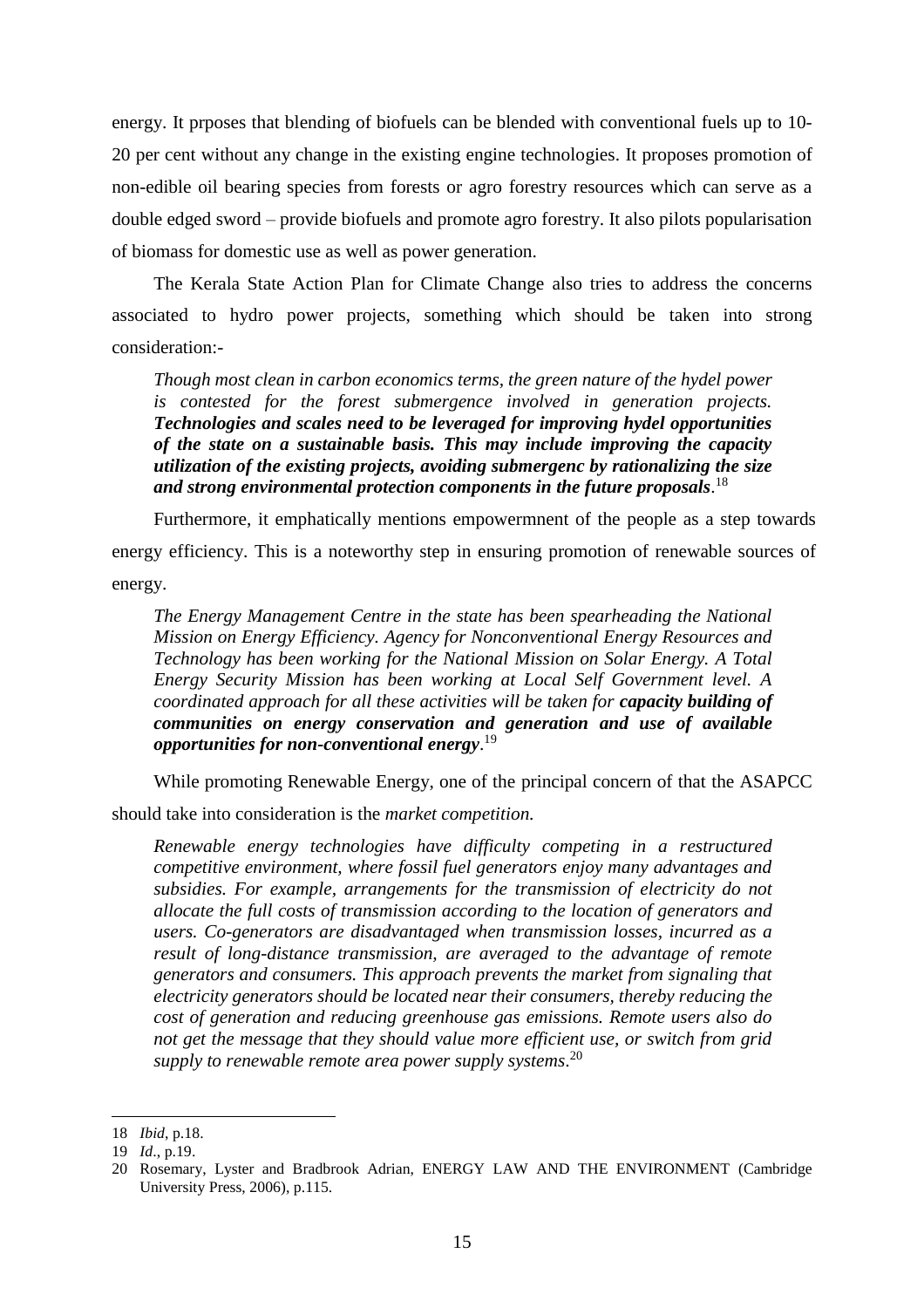Market regulation in the light of the Competition Act 2002 should be given a due place in the state action plan so as to encourage investors to invest in Renewable Energy sector. China stands as a noteworthy example to this. Studies show that, China with its combination of high load growth, environmental concern, and difficulty in attracting capital have made all efforts to incorporate energy efficiency as an essential part of any strategy for minimizing the future costs of the Chinese electricity system. The legal framework should be of such nature that it conveys the necessary powers and duties, as well as providing for an adequate budget and separation from political and corporate influence. The enforcement regime must be sufficient to deter illegal or anticompetitive conduct. The officials must be competent and dedicated, and training must be available to professional staff. <sup>21</sup>

#### <span id="page-15-0"></span>**5.2. Re-evaluating Electricity Act 2003**

The ASAPCC makes an obsolete reference to **the Electricity Act 2001** for power generation, transmission and distribution. It is pertinent to note that, the legislation under action in **the Electricity Act 2003.**

#### **Section 8 (2) of the aforesaid Act is with regard to Hydro Electric Power Generation :–**

*The Authority shall, before concurring in any scheme submitted to it under sub-section (1) have particular regard to, whether or not in its opinion, -*

- *(a) The proposed river-works will prejudice the prospects for the best ultimate development of the river or its tributaries for power generation, consistent with the requirements of drinking water, irrigation, navigation, flood-control, or other public purposes, and for this purpose the Authority shall satisfy itself, after consultation with the State Government, the Central Government, or such other agencies as it may deem appropriate, that an adequate study has been made of the optimum location of dams and other river- works; and*
- *(b) The proposed scheme meets the norms regarding dam design and safety.*

The provision does not make an emphatic mention of Environment Impact Assessment (EIA). Under the schedule of EIA Notification 2006, <sup>22</sup> River Valley Projects fall under both Category-A and Category-B as follows :-

| CATEGORY - A                         | CATEGORY - B                                  |
|--------------------------------------|-----------------------------------------------|
| $(i) \geq 50$ MW hydroelectric power | $(i)$ < 50 MW $\ge$ 25 MW hydroelectric power |
| <i>generation;</i>                   | <i>generation;</i>                            |
| $(ii) \ge 10,000$ ha. of culturable  | $(ii)$ < 10,000 ha. of culturable command     |
| command area                         | area                                          |

<sup>21</sup> Bradford, Peter A., "Some Environmental Lessons from Electricity Restructuring", THE LAW OF ENERGY FOR SUSTAINABLE DEVELOPMENT (IUCN Academy of International Law) (Cambridge University Press, 2005), pp. 412-413.

<sup>22</sup> Under sub-rule (3) of Rule 5 of the Environment (Protection) Rules 1986.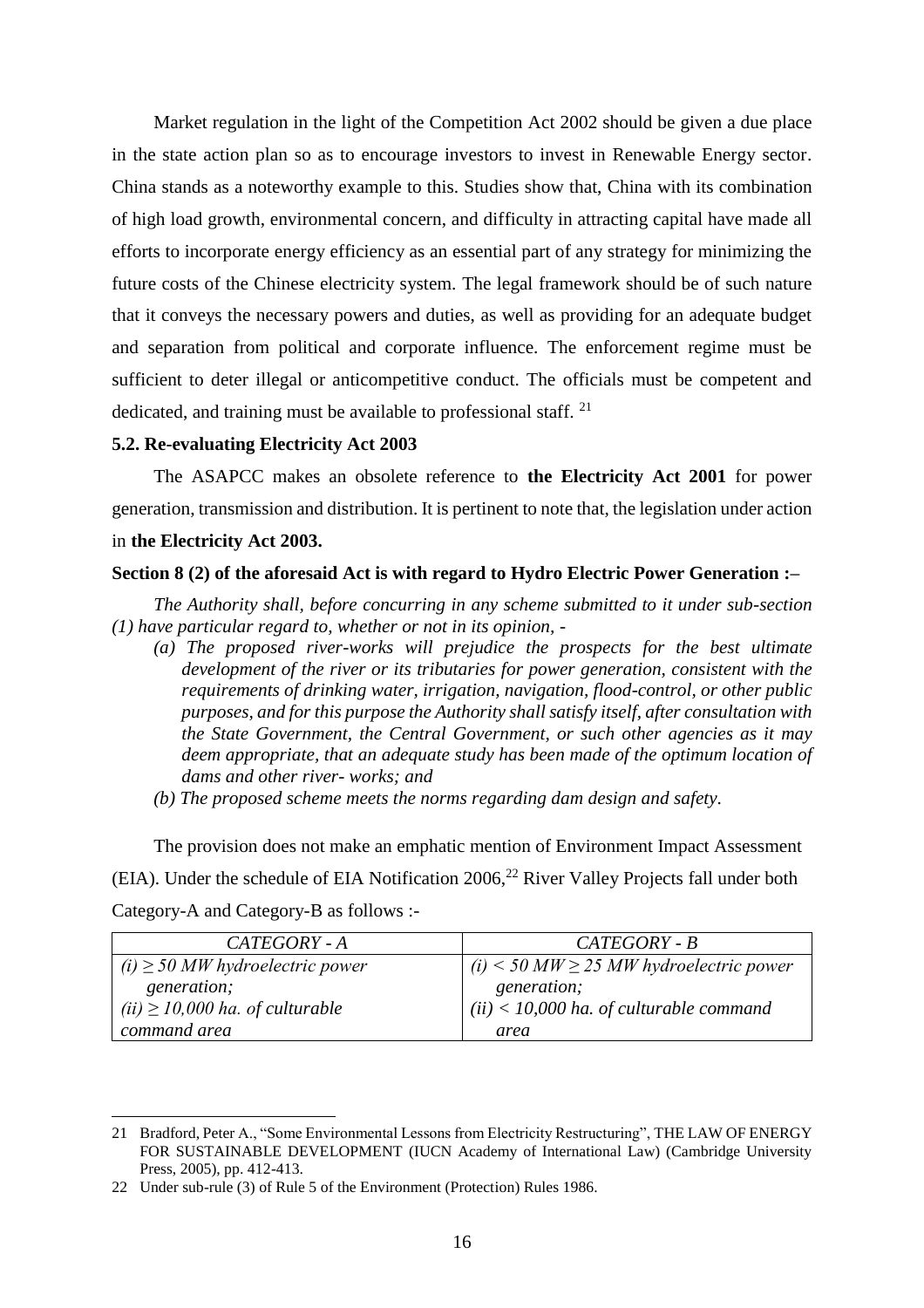It is suggested that, a firm mention of EIA should be made in the aforesaid provision. Ambiguous usage of phrases such as "adequate study" leaves scope for misuse. The "adequateness" should be clearly and emphatically elaborated upon by making a clear reference to EIA.

#### <span id="page-16-0"></span>**5.3. Informed Decision Making**

Energy has to be understood in the sense in a approach which address these requirements in togetherness :-

- i. Generation and sustainability;
- ii. Availability and conservation

As mentioned in the plan itself the transmission and distribution loss in the year 2013-14 was 26.3 per cent, which was lower on comparing with loss suffered in the years 2011-2012, which was around 30 per cent. The essential thing here to point is that action plan has elaborately discussed about future course of government in the field of production of energy, however it nowhere discussed the possibility or even the minutest initiative to **conserve the existing available** energy. For instance the above mentioned stats unravels potential area to invest in the manner that the transmission and distribution of loss can be reduced energy can be conserved further directed in productive use.

The market is consumer driven. Scholars have concluded that :-

*Consumers who lack access to information about the market are not likely to focus on environmental problems, like global warming, which may not manifest themselves for decades. The real cost of purchasing electricity is probably ignored in making current purchases in a competitive environment. It almost certainly goes without saying that the greatest risk associated with an electricity market focused on the cheap price of power is that demand will increase, therefore increasing generation and greenhouse gas emissions. Where demand increases, generators will also evaluate the relative costs of rehabilitating and using older, more polluting generating facilities, compared with constructing new, more sustainable, capacity*. 23

The ASAPCC should also lay a focus on ensuring that consumer is encouraged to take an informed decision.

#### **6. VULNERABILITY**

#### <span id="page-16-2"></span><span id="page-16-1"></span>**6.1. Indigenous People**

The Indigenous communities of Northeast India are in several ways victims of the certain policies, lacking a significant, sovereign voice within the domestic political structure. One cannot deny the significance of rampant mining and deforestation in this region of India. The

<sup>23</sup> *Supra* n. 20.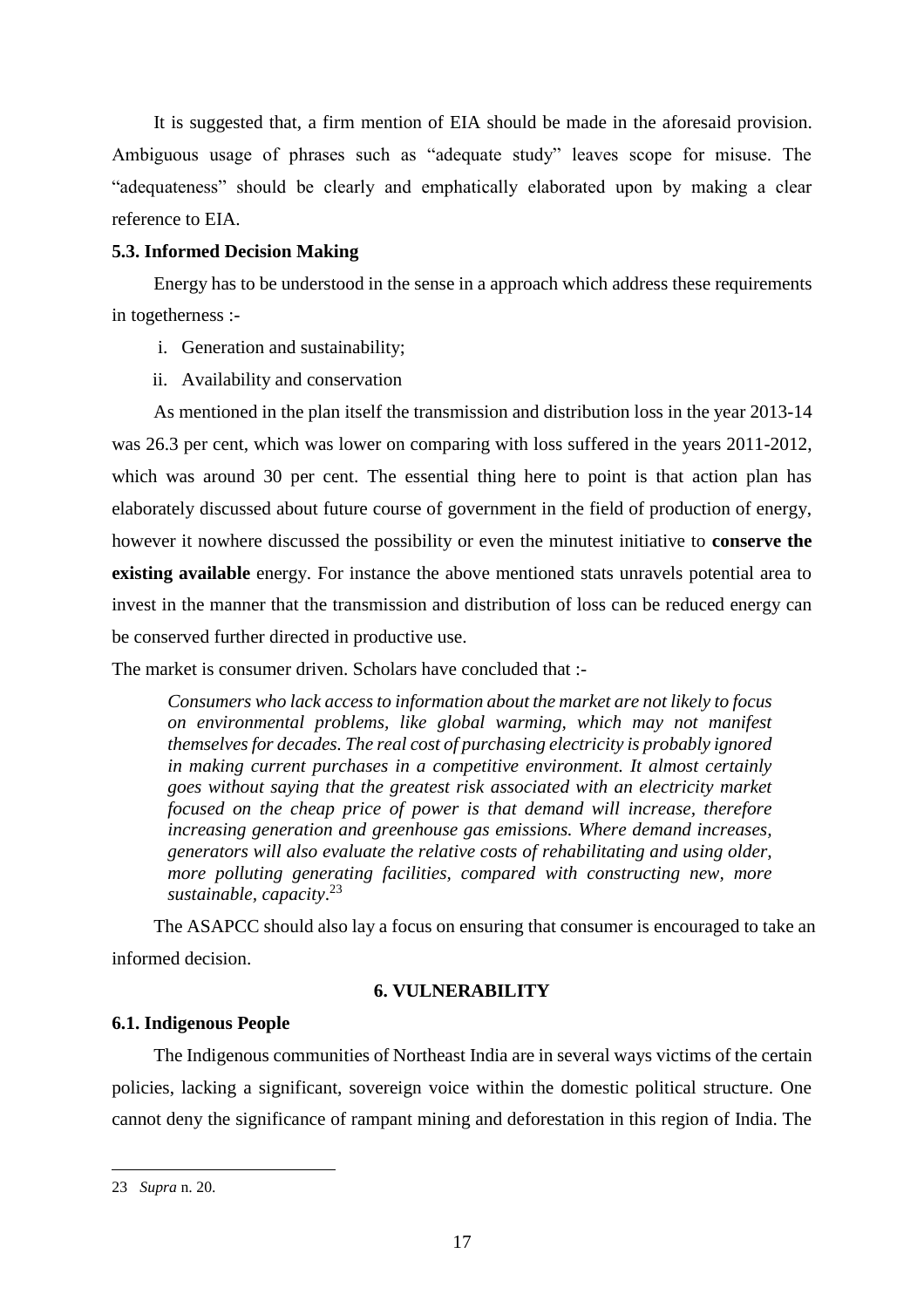massive deforestation of such lands has led to the indiscriminate destruction and ejection of indigenous communities from their lands, as well as episodes of violence reminiscent of what happened in India. We learn from our past experiences. Therefore, indigenous peoples should get special attention as one of the vulnerabilities of this action plan.

This contention is on the basis of the following notions :-

- Indigenous people around the world are at the risk of adverse impacts from global climate change; $^{24}$
- According to International Declaration of Indigenous Peoples on Climate Change, the cultures of the indigenous peoples, their territories under their stewardship, are now the last ecological mechanisms remaining in the struggle against climate devastation; <sup>25</sup> and
- There is no doubt that all peoples of this planet owes a debt to Indigenous peoples for the beneficial role their traditional subsistence economies play in the maintenance of the planet's ecology.<sup>26</sup>

At the outset, it sounds quite compassionate and benevolent but the major challenge is in application of the same. These are some of the proposals for the safeguard of these vulnerable groups :-

- The state machinery should not be shortsighted in policy framing. The state of Assam should effectively adopt Mineral Foundation Framework as per Mines and Minerals (Development and Regulation) Amendment Act 2015. Despite the questions over the significance of this new framework law, its implications on invocation, investment and best practices, the distinctiveness of District Mineral Foundation cannot be disregarded;
- The state needs to identify the existing regulatory loopholes in the environmental sector by close monitoring mechanisms. The proposed mechanism of royalty under District Mineral Foundation (DMF) should not discard the concept of equity;
- Direct and full participation of indigenous peoples without any form of discrimination, in the development of the state. In order to ensure the same, the action plan should have emphasized on the protection and promotion of a wide range of indigenous peoples' rights, *viz*., land rights, rights of the laborers, socio-

<sup>24</sup> International Declaration of Indigenous Peoples on Climate Change 2000.

<sup>25</sup> *Ibid*.

<sup>26</sup> *Id*.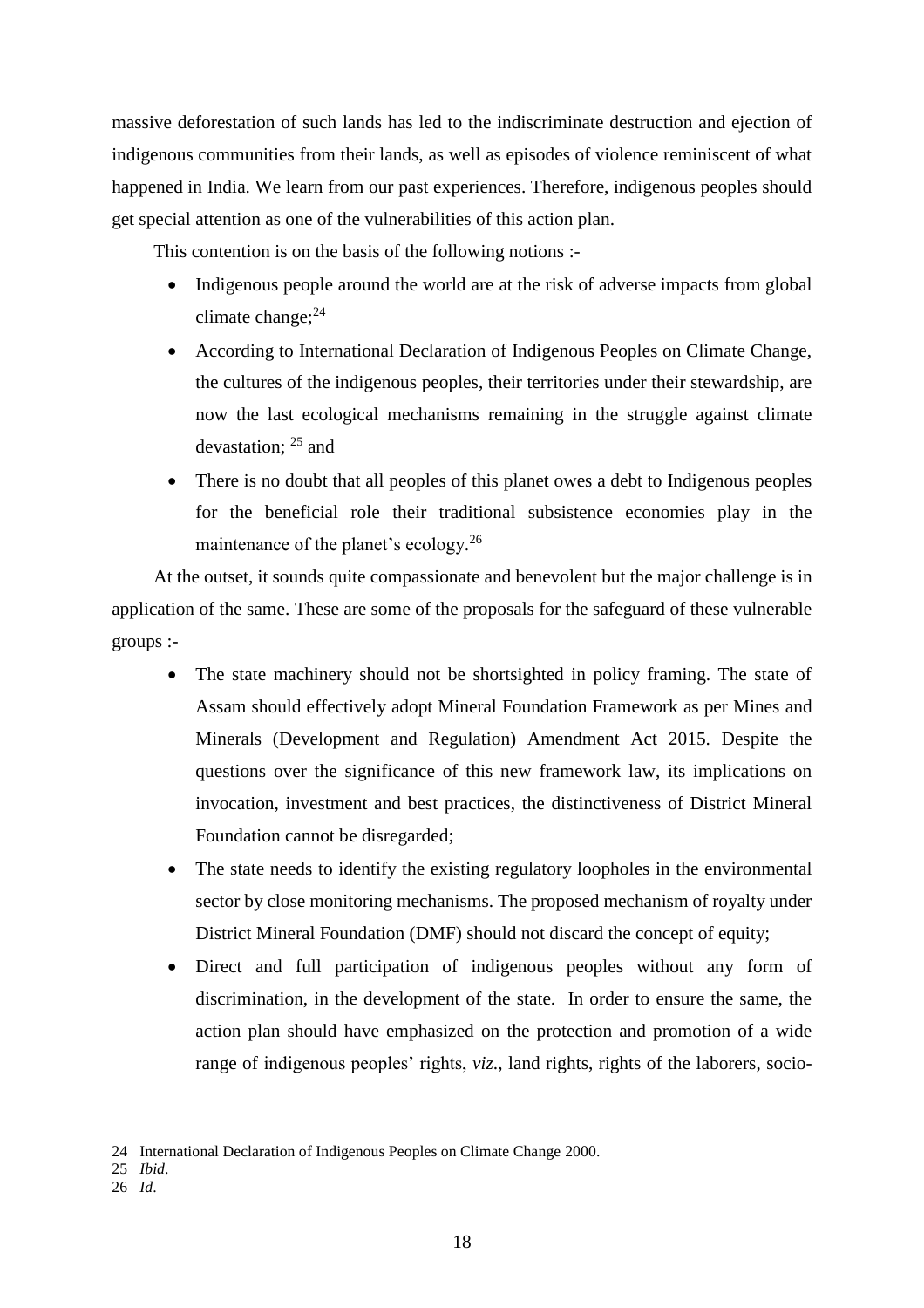economic as well as cultural rights, self-governance, and political representation; and

 There should be a well-designed consolidation of land for advancement of natural resources based employment generation for the indigenous communities in the State of Assam.

#### <span id="page-18-0"></span>**6.2. Habitat / Natural Resources**

Going with the definition of vulnerability, as cited by ASAPCC, encompasses variety of concepts including sensitivity and susceptibility to harm and lack of capacity of cope and adapt. The assimilative capacity of the natural resources is something, which has been under the radar of climatologist and scientist for quite a long time.

For example, the present condition of *Deepor Beel* is very grim. This Ramsar site is one of its kinds in Northeast India. Last year, National Green Tribunal directed the state to submit a status report as regards the current situation of this wetland. A natural heritage, which turned into a solid municipal solid waste dumping ground, doesn't reflect a virtuous picture of the state. This is to keep in mind that all these natural resources, commons; heritage sites are belonging to none. As commons, it is state, which should act as a public trustee and ensure the protection of these resources from degradation and exploitation.<sup>27</sup>

#### **7. FORESTS**

<span id="page-18-1"></span>The state of Assam has a substantial forest cover of 37.1 per cent of the total geographical area, which is a little over the national goal of 33 per cent. The state has an elaborate network of protected areas such as national parks, sanctuaries and biosphere reserves, which includes the only thriving population of the one horned Asiatic rhino. However, a substantial percentage of the population is dependent on the forests for their livelihood and daily needs, which is leading to rapid deforestation, with only 5 per cent of dense forests remaining in the state. The hilly areas are facing the problem of dense rainfall which results in extreme soil erosion, whereas the plains are experiencing longer dry spells. This coupled with the pressure that has been put on the ecological system due to archaic agricultural practices like *Jhum* cultivation, points towards the need for immediate steps to reserve this trend of environmental degradation.

The ASAPCC focuses on tackling the problem of forest reduction in the following ways:-

i. Reducing degradation and deforestation

 $\overline{\phantom{a}}$ 

• Closure of areas with promising regeneration of root stock of natural species;

<sup>27</sup> *M C Mehta v. Kamal Nath* (1997) 1 SCC 388 : (1996) Supp. 10 SCR 12.